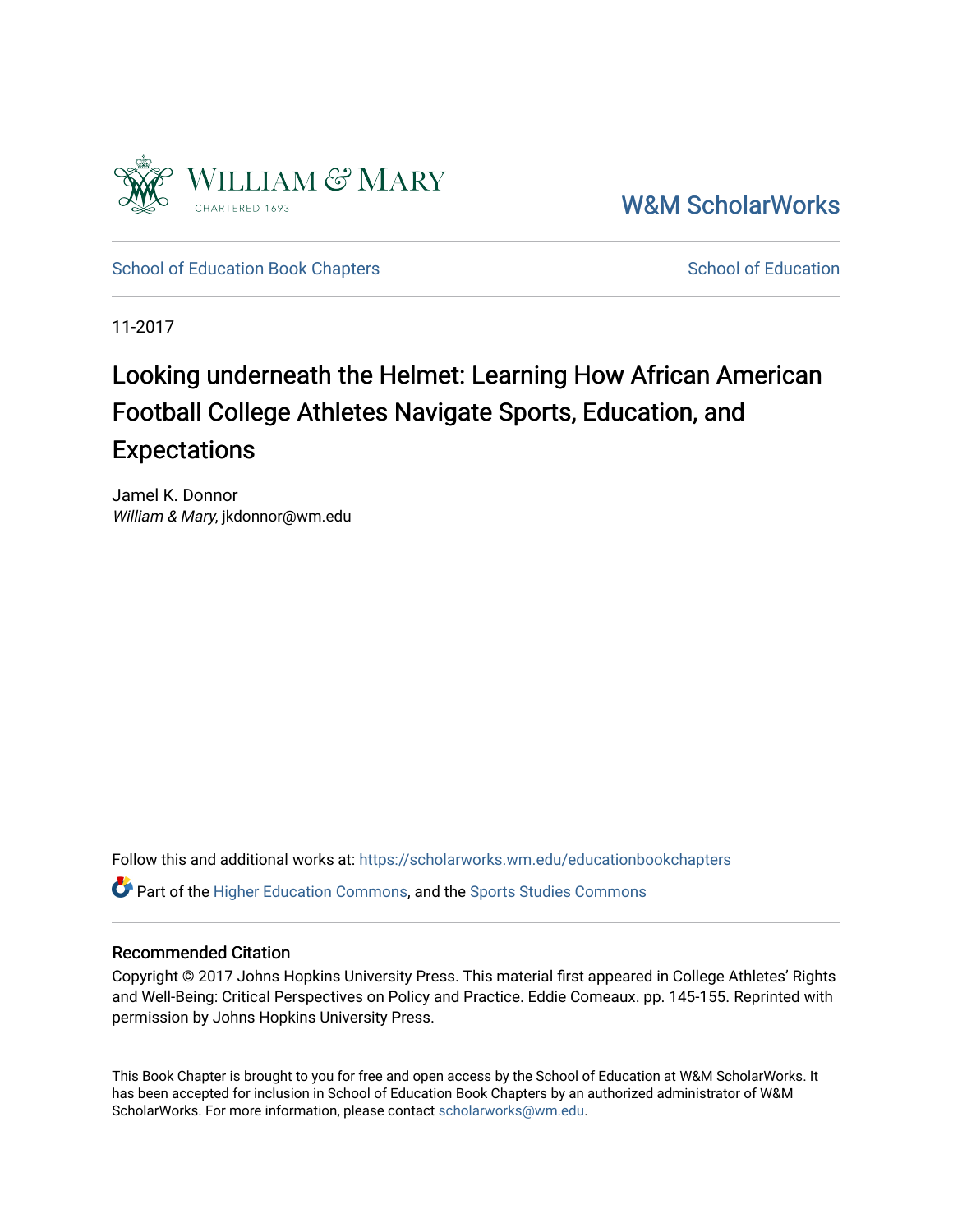

## **COLLEGE ATHLETES'**  Rights and Well-Being

**Critical Perspectives on Policy and Practice** 

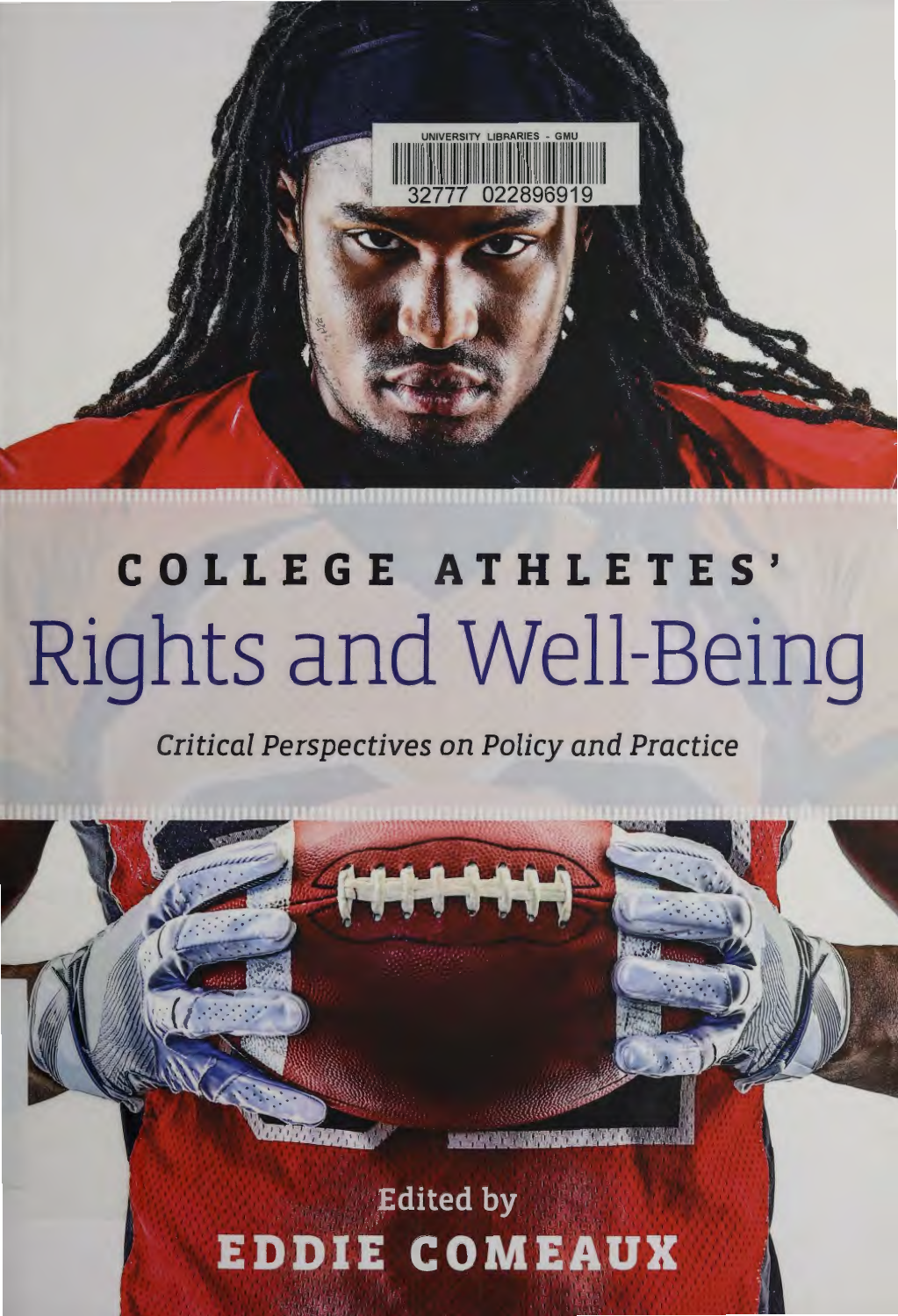# **COLLEGE ATHLETES'**  Rights and Well-Being

### *Critical Perspectives* on *Policy* and *Practice*

Edited **by EDDIE COMEAUX** 

**Johns Hopkins University Press • Baltimore**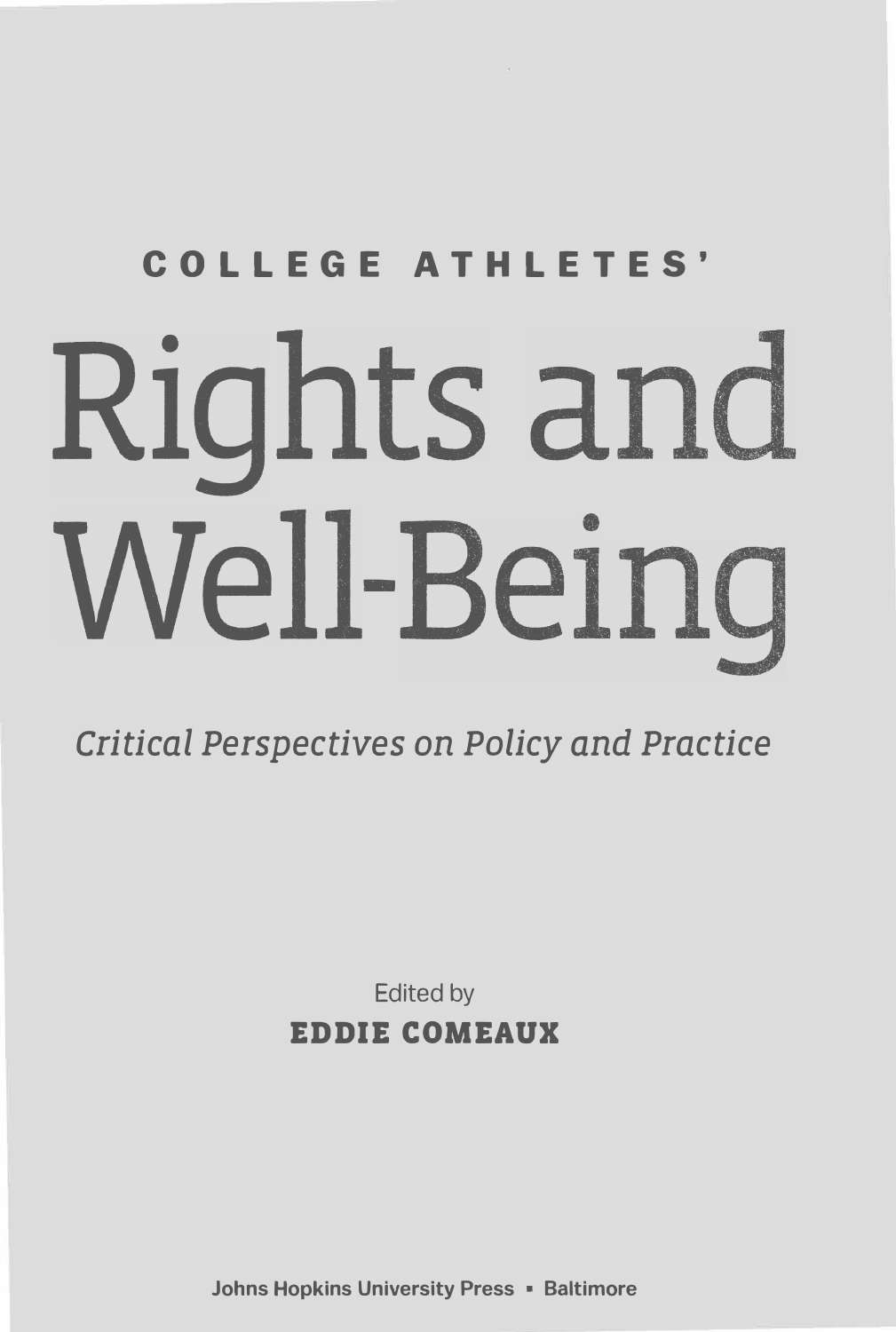© 2017 Johns Hopkins University Press All rights reserved. Published 2017 Printed in the United States of America on acid-free paper 987654 321

Johns Hopkins University Press 2715 North Charles Street Baltimore, Maryland 21218-4363 www.press.jhu.edu

Library of Congress Cataloging-in-Publication Data

Names: Comeaux, Eddie, 1973- editor. Title: College Athletes' Rights and Well-Being : Critical Perspectives on Policy and Practice / Edited by Eddie Comeaux. Description: Baltimore : Johns Hopkins University Press, 2017. I Includes bibliographical references and index. Identifiers: LCCN 2017008836| ISBN 9781421423852 (pbk.: alk. paper) | ISBN 1421423855 (pbk. : alk. paper) I ISBN 9781421423869 (electronic) I ISBN 1421423863 (electronic) Subjects: LCSH: College athletes-United States. | College athletes-Education-United States. I College sports-Social aspects-United States. | College sports-Moral and ethical aspects-United States. I National Collegiate Athletic Association-Rules and practice. | Well-being-United States. Classification: LCC GV351 .C63 2017 I DDC 796.043-dc23 LC record available at https://lccn.loc.gov/2017008836

A catalog record for this book is available from the British Library.

*Special discounts are available for bulk purchases of this book. For more information, please contact Special Sales at 410-516-6936 or specialsales@press.jhu.edu.* 

Johns Hopkins University Press uses environmentally friendly book materials, including recycled text paper that is composed of at least 30 percent post-consumer waste, whenever possible.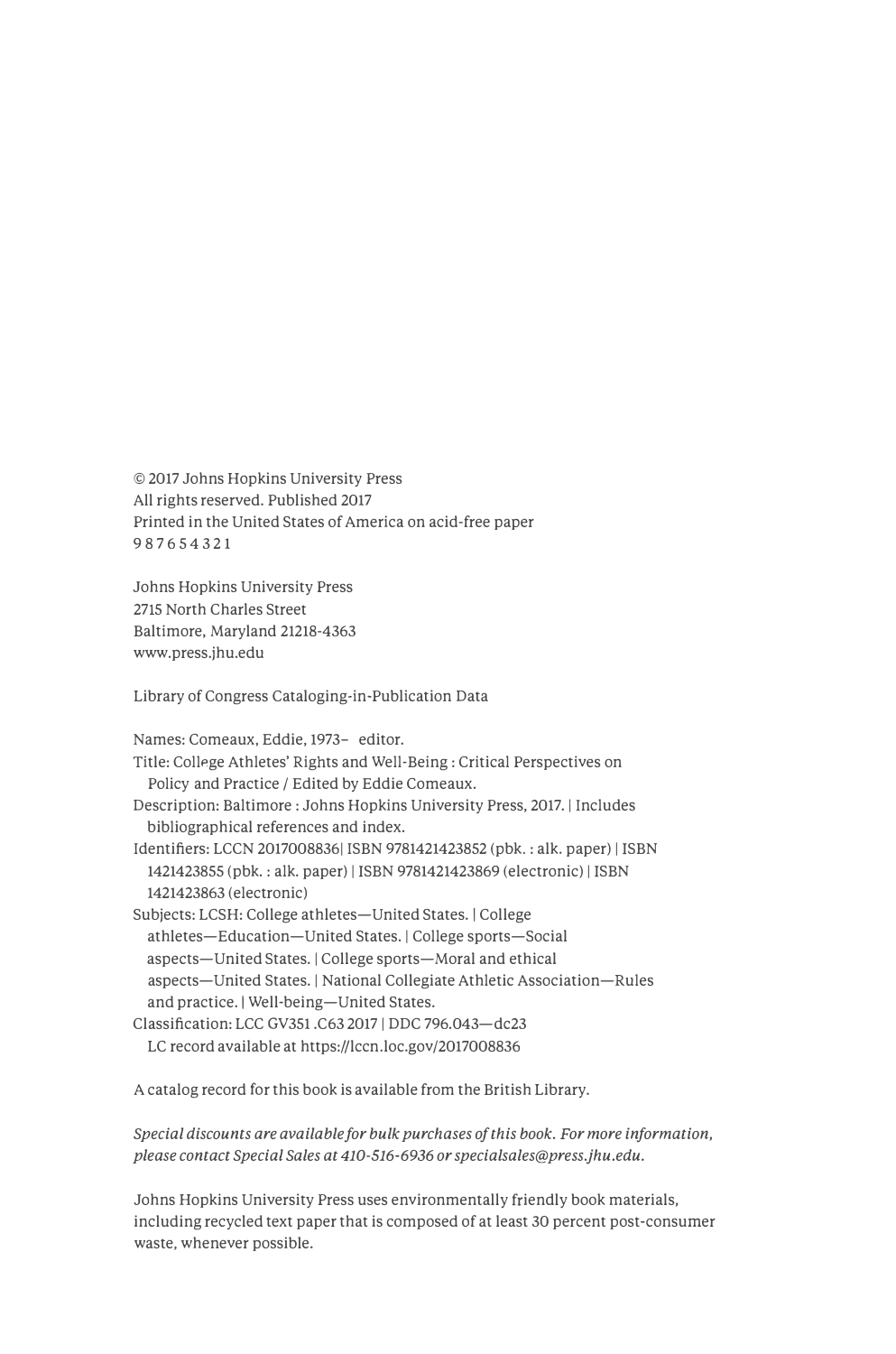## **Contents**

| Preface vii                                                                                                                                                     |              |
|-----------------------------------------------------------------------------------------------------------------------------------------------------------------|--------------|
| Acknowledgments xi                                                                                                                                              |              |
| <b>INTRODUCTION.</b> A Whole New Ball Game for College Athletes?<br>John R. Thelin                                                                              | $\mathbf{1}$ |
| <b>Part One. Historical Perspective</b>                                                                                                                         | 7            |
| <b>CHAPTER 1.</b> The Muzzle and the Megaphone:<br>Enlisting the College Athlete Voice for Meaningful Reform<br>Valyncia C. Raphael and J. P. Abercrumbie       | 9            |
| <b>Part Two. Formal NCAA and Member Institution</b><br><b>Policies and Principles</b>                                                                           | 21           |
| <b>CHAPTER 2.</b> The National Letter of Intent: A Symbol of the Need<br>for an Independent College Athlete Players Association<br>Ellen J. Staurowsky          | 23           |
| <b>CHAPTER 3.</b> Amateurism and the NCAA Cartel<br><b>Robert Scott Lemons</b>                                                                                  | 32           |
| <b>CHAPTER 4.</b> Title IX's Gender-Separate Allowance in the Context<br>of College Athlete Rights and Intercollegiate Athletics Reform<br>Jennifer Lee Hoffman | 43           |
| <b>CHAPTER 5.</b> The State of Concussion Protocols: Paperwork or Policies?<br><b>Whitney Griffin</b>                                                           | 54           |
| <b>CHAPTER 6.4-4 Transfer Restrictions on College Football</b><br>and Athlete Freedom<br><b>Gerald Gurney</b>                                                   | 65           |
| <b>CHAPTER 7.</b> Due Process in College Sports<br>Steven J. Silver                                                                                             | 76           |
| <b>CHAPTER 8. College Athletes and Collective Bargaining Laws</b><br>Neal H. Hutchens and Kaitlin A. Quigley                                                    | 88           |

1

 $\mathcal{D}$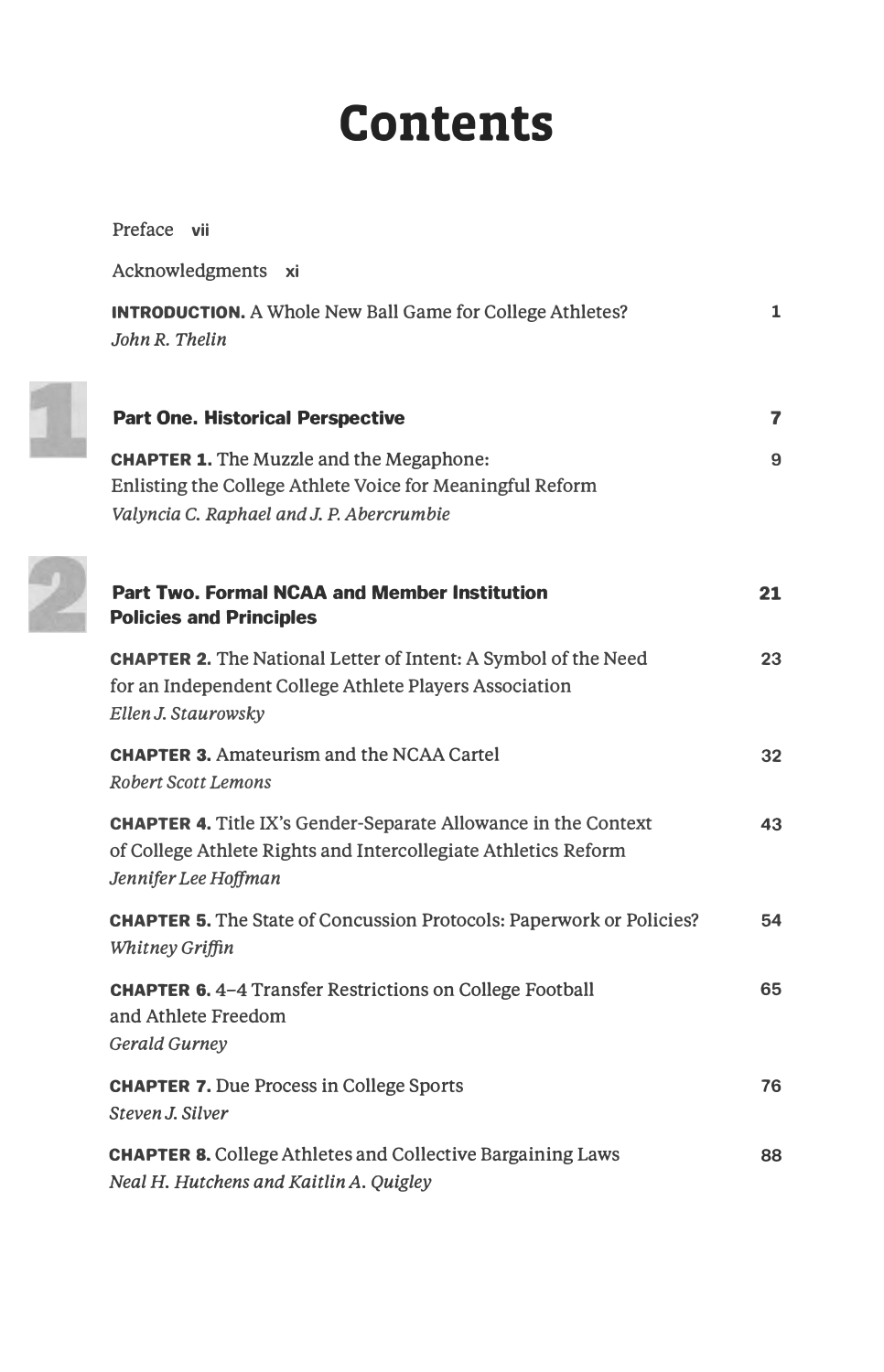

4

| <b>Part Three. The Commercial Enterprise of College Sports</b>                                                                                                                                                    | 99  |
|-------------------------------------------------------------------------------------------------------------------------------------------------------------------------------------------------------------------|-----|
| <b>CHAPTER 9. Commercialism in College Sports Undermines</b><br>Athletes' Educational Opportunities and Rights<br>Angela Lumpkin                                                                                  | 101 |
| <b>CHAPTER 10.</b> Conference Realignment and the<br><b>Evolution of New Organizational Forms</b><br>Earl Smith and Angela J. Hattery                                                                             | 113 |
| <b>CHAPTER 11. Competitive Equity: Can There Be Balance</b><br>between Athletes' Rights and a Level Playing Field?<br>Andy Schwarz and Daniel A. Rascher                                                          | 128 |
| Part Four. Personal and Educational Well-Being of Athletes                                                                                                                                                        | 143 |
| <b>CHAPTER 12.</b> Looking underneath the Helmet:<br>Learning How African American Football College Athletes<br>Navigate Sports, Education, and Expectations<br>Jamel K. Donnor                                   | 000 |
| <b>CHAPTER 13.</b> Athletic Scholarship Arrangement: Maximizing<br>Educational Opportunities for Pacific Islanders in College Football<br>Keali'i Troy Kukahiko and Mitchell J. Chang                             | 156 |
| <b>CHAPTER 14. Intervention Strategies for Improving College</b><br>Athletes' Academic and Personal Development Outcomes<br>at Historically Black Colleges and Universities<br>Joseph N. Cooper and Eddie Comeaux | 168 |
| <b>CHAPTER 15. Revisiting African American Males and</b><br><b>Highlighting Pacific Islander/Polynesian Male Experiences</b><br>C. Keith Harrison, Leticia Oseguera, Jean Boyd, and Monica Morita                 | 180 |
| <b>CHAPTER 16.</b> Activism in College Athletics: A Case Study<br>of the Student-Athletes Human Rights Project<br>Emmett Gill, Jr.                                                                                | 194 |
| <b>AFTERWORD.</b> Restoring Balance: Putting the "Student"<br>and "Collegiate" Back in Intercollegiate Athletics<br><b>Scott N. Brooks</b>                                                                        | 205 |

Contributors 209

Index 217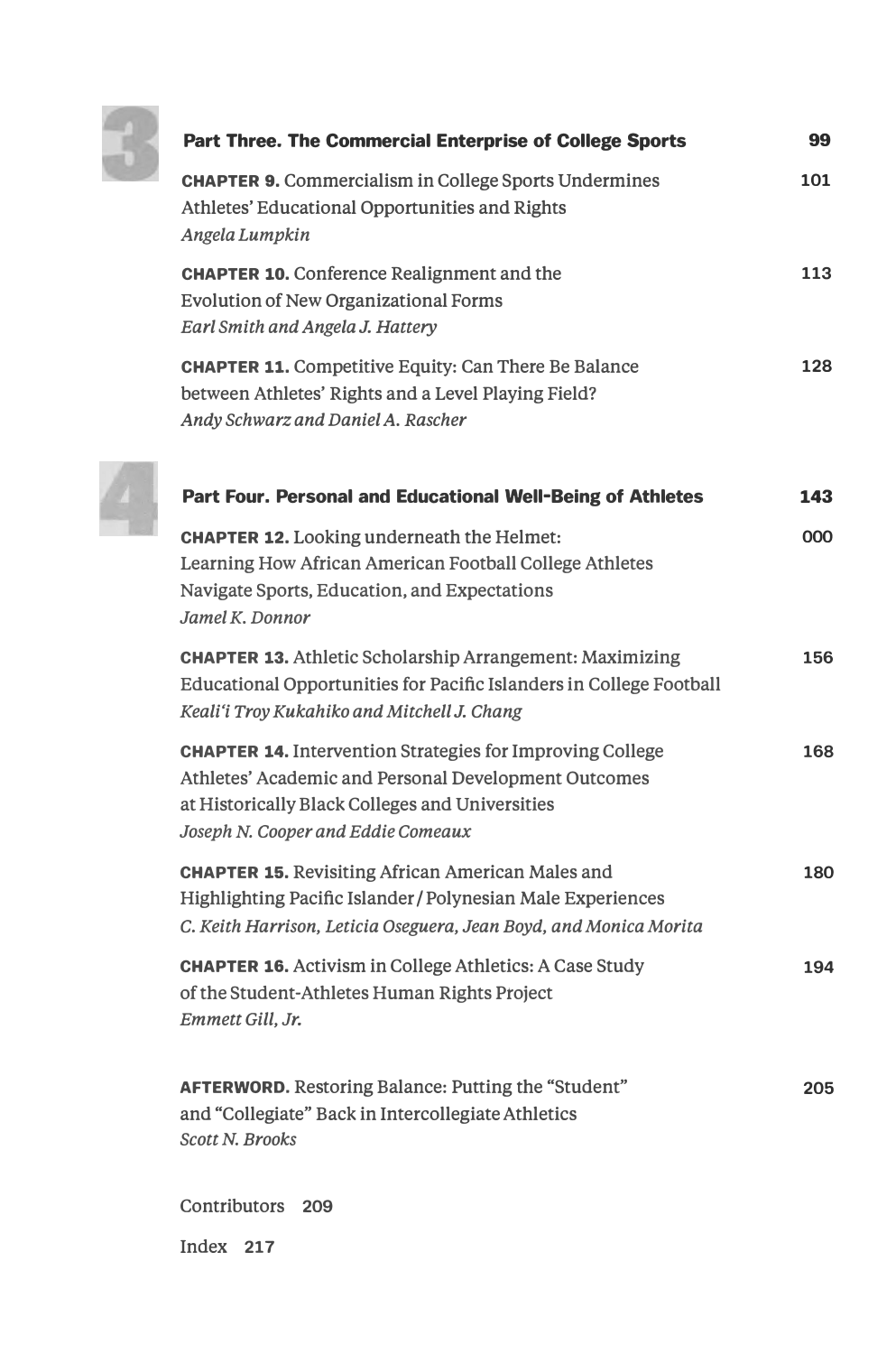

## **Looking underneath the Helmet**

Learning How *African* American *Football College Athletes Navigate SportsJ EducationJ and Expectations* 

#### **Jamel K. Donnor**

Sports occupy a precarious space in the lives of African Americans. From the colonial slave masters' use of sport as an "oppressive instrument and diversionary device to occupy the minds and energies of slaves" (Sammons, 1994, p. 216) to African Americans' collective interpretation of individual African American athletic achievement as progress for the race as a whole during Jim Crow, Black

peoples' relationship to sports is complex (Olsen, 1968). A particularly perplexing issue regarding African Americans' relationship to sports is the academic underachievement of African American males participating in major college football. Central to the disparities in the education of African American male college athletes is race. According to professor emeritus Harry Edwards (1984), once an African American male is identified as athletically talented, he is labeled as "something really special" (p. 9). Meaning, other than excellence in athletics, little else is expected of him (Edwards, 1984).

An often-used method of explanation for why African American college athletes in high-profile intercollegiate athletics are academically underachieving at a greater rate than White

student-athletes is conflict theory (Donnor, 2005). Citing the hypercommercialization of the sport, conflict theorists argue that the sums of money associated with college football has created a programmatic culture that places greater emphasis on winning than academics. Specifically, highlighting the contradiction between the low graduation rates and sums of money involved in operating a major college football program, conflict theorists posit that African American males are exploited for their athletic prowess. Indeed, when one compares the "effective wage" of college athletes in major sports-that is, the value of (1) an athletic scholarship, (2) room and board, and (3) allowance to purchase books-to the revenue a solvent athletic program receives from merchandising, corporate

#### **KEYTERMS**

**► African American male college athletes** 

NEMENTOS ESSESERENTES ESTADO

- **► College football**
- **► Critical race theory**
- **► Academic achievement**
- **► Academic advancement**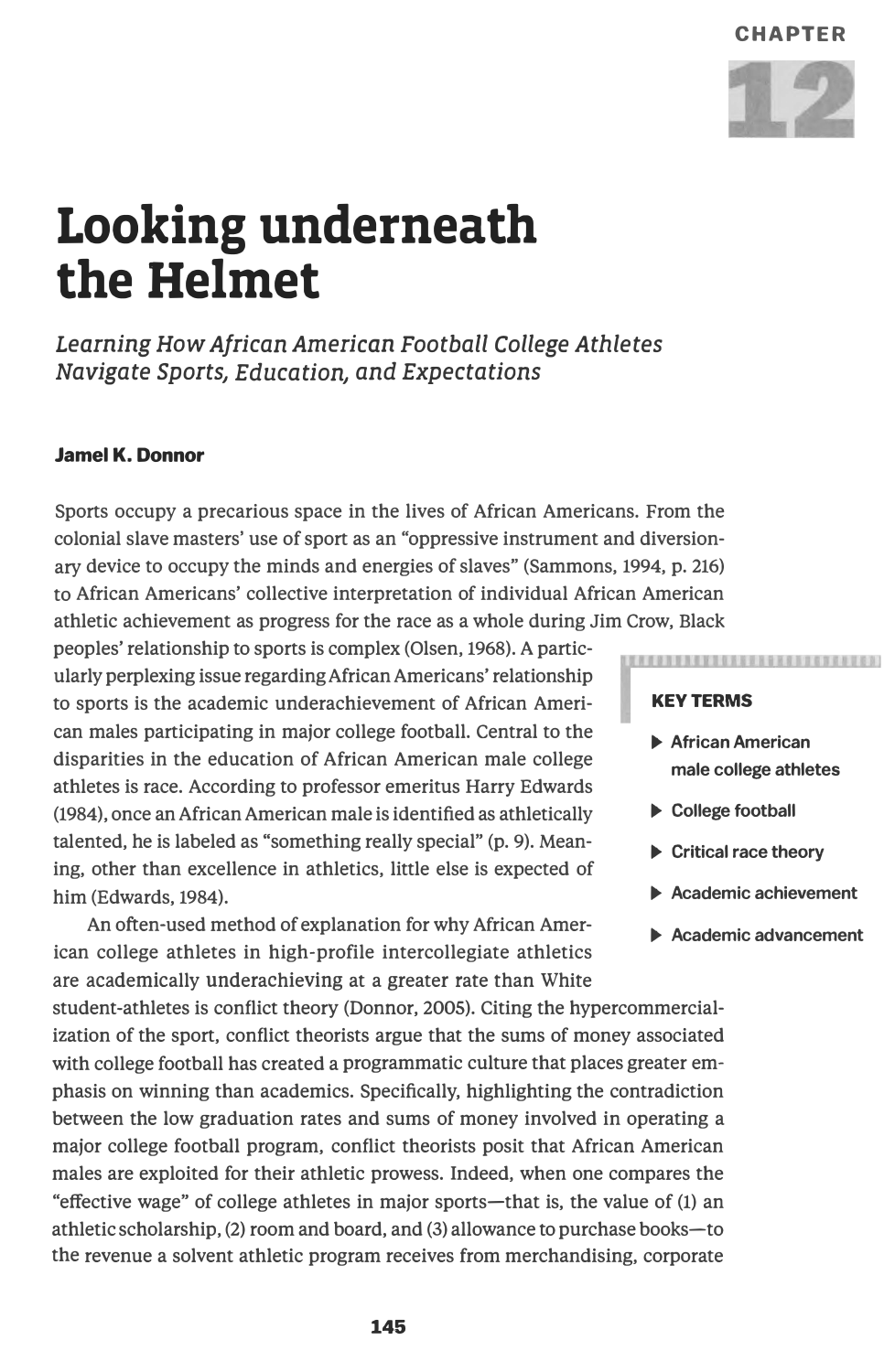sponsorship, and boosters, then assertions of exploitation possess more than a modicum of credibility (Brown, 1993, p. 671).

Although conflict theory has been useful for pointing out the contradictions of student involvement in intercollegiate athletics at a macrolevel, scant information exists on how African American male college athletes make sense of the relationship between low academic achievement and sports (Comeaux & Harrison, 2007; Singer, 2005). Hughes, Satterfield, and Giles (2007) point out that most studies on African American male college athletes contain "very little qualitative insight to help explain why an athlete's academic performance may differ from a non-athlete's academic performance" (p. 113). Similarly, Gaston-Gayles (2004) notes that "poor graduation rates and academic performance associated with various groups of college athletes warrant investigation that goes beyond merely examining the influence of traditional variables," such as high school grade point average and standardized test scores (p. 75).

The purpose of this chapter is to discuss how African American college football players at the Football Bowl Subdivision level (FBS) make sense of the interrelationship between athletics, academic achievement, and race using critical race theory (CRT) as an analytical lens. The goals of this chapter are twofold. The first is to present African American male college athletes' capacity to think critically about sports, education, and race; the second is to illustrate how African American male student-athletes manage their postsecondary education in light of the pressure to compete athletically.

#### **BLACK MALE ACADEMIC PERFORMANCE IN MAJOR COLLEGE FOOTBALL: AN OVERVIEW**

According to Benson (2000), the marginal academic performance of African American college athletes in major college football is a phenomenon created by a "series of interrelated practices" involving key education stakeholders, including coaches, academic advisors, and the student-athletes (p. 226). Structurally, many major college football programs are organized to "maximize the athlete role and minimize the academic role" (Eitzen, 2001, p. 203). Unlike, low-profile intercollegiate sports, such as golf, the athletic experiences of FBS college athletes consist of a system of formal mechanisms and informal practices that shape the basis of their existence during the season and off-season (Bilberry, 2000; Harris, 2000). For example, during the season an FBS college athlete spends approximately 12 hours in class, 24 hours preparing for class, and approximately 28 hours to his sport a week in the form of practice, weight training, team and position meetings, and/or travel (Eitzen, 2001). Conversely, during the off-season FBS college athletes are involved with voluntary strength and conditioning, programs and unsupervised practice in order to ensure the renewal of their athletic scholarship. In short, being an FBS college athlete is a year-round phenomenon.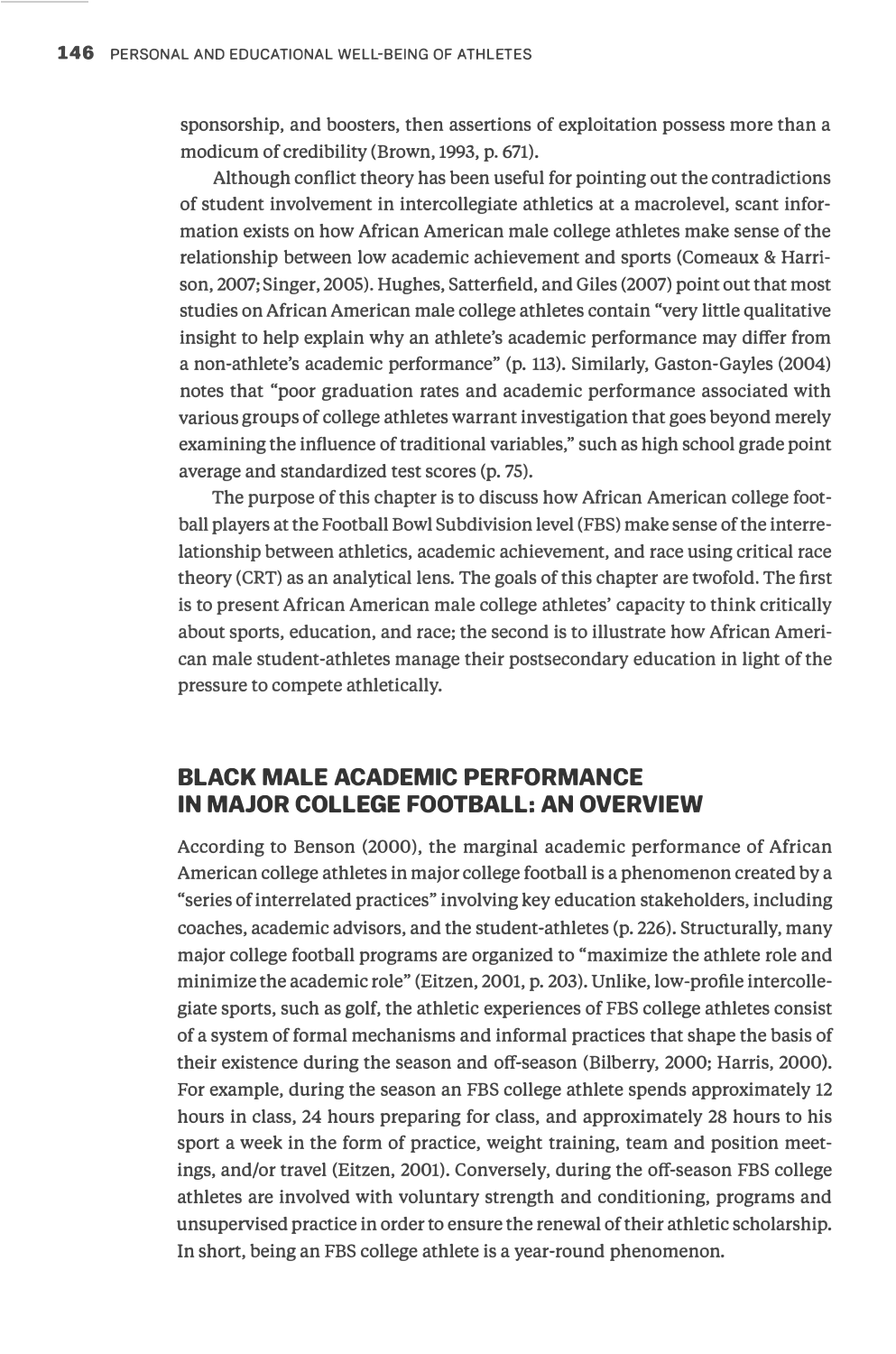As such, this particular group of college athletes is vulnerable to academic misconduct, such as cheating, in order to remain eligible to participate in athletics. Interestingly, African American college athletes are at the center of most academic misconduct scandals (Gragg, 2000). While the National Collegiate Athletic Association (NCAA) does not officially record the racial composition of college athletes involved in academic violations, anecdotally, many former NCAA employees indicate that the overwhelming majority of academic misconduct cases involve African American males (Gragg, 2000). Gragg suggests that when an African American male becomes an FBS college athlete, unlike with his White counterpart, his college education no longer solely serves his interests.

Instead, an African American FBS athlete's education converges with the interests of other individuals and his educational institution. For example, in addition to an annual base salary of "no less than \$270,000," Mark Richt, the former head football coach at the University of Georgia, is eligible to earn an academic bonus if the football team is ranked in the "top 33% of Southeastern Conference teams in both Graduation Success Rate (GSR) and Academic Rate of Progress (APR)" (Berkowitz, Bohn, & Upton, 2007). Interestingly, the overall GSR for the University of Georgia men's football team for the 2008-09 academic year was 48, while its APR was 965 (Lapchick, 2008, p. 4). A disaggregation of the statistics reveals that the graduation success rate for African American football college athletes at the University of Georgia was "38 percent" compared to "76 percent" for White football student-athletes (Lapchick, 2008, p. 4). Placing the football program's statistics in a broader context, the overall graduation percentage of White college athletes attending universities with programs at the Football Subdivision level (120 in all) was 76, while the percentage for African American male football college athletes was 59 (Lapchick, 2008, p.1).

On the surface, the financial incentivizing of academic achievement for football coaches appears to be a win-win situation; however, this inducement negatively influences the educational experiences of FBS college athletes, because they are likely to be steered toward academic courses and majors that are less rigorous. In other words, participants of major college football, particularly African American males, may be tracked into undereducation or educational inequity under a statistical veneer of academic achievement.

#### **THEORETICAL FRAMEWORK**

CRT challenges mainstream notions of race, racism, and racial inequality in America by rejecting the following entrenched positions on racism: "[color]'blindness' to race will eliminate racism ... racism is a matter of individuals, not systems ... one can fight racism without paying attention to sexism, homophobia, economic exploitation, and other forms of oppression or injustice" (Valdes, Culp, & Harris, 2002, p. 1). Critical race theory situates race at the center of its critique through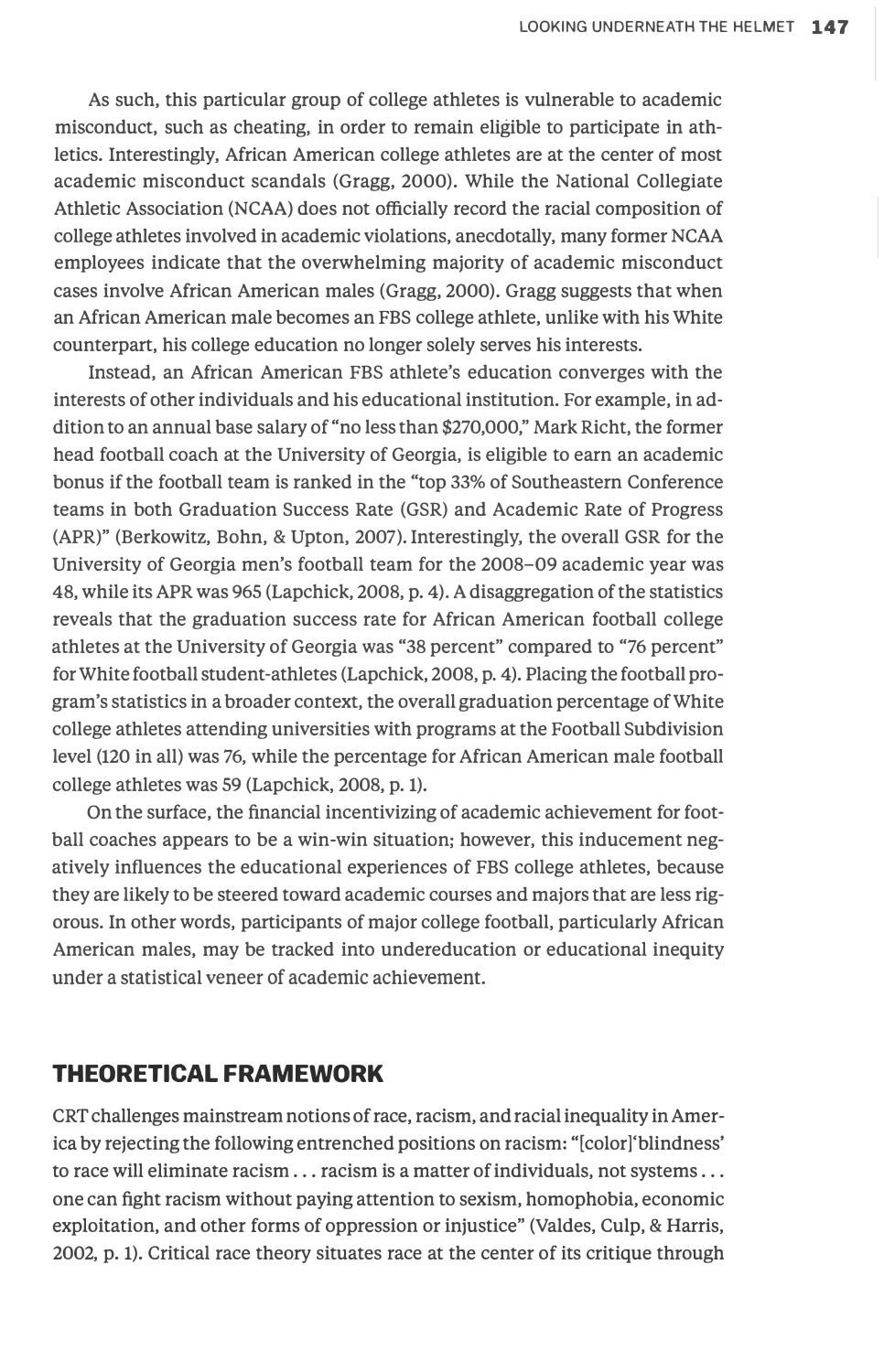**the following analytical and methodological strategies: (1) history and context ( Crenshaw, Gotanda, Peller, & Thomas, 1995), (2) rejecting paradigmatic notions of objectivity and neutrality, (3) acknowledging that racism is endemic (Bell, 1995), (4) utilizing an interdisciplinary perspective to provide a more complete understanding of experiences of people of color (Matsuda, Lawrence III, Delgado, & Crenshaw, 1993), and (5) incorporating "experiential knowledge" to articulate that reality is situational and socially constructed (Ladson-Billings, 1998, p.11).** 

**In essence, race is more than differences in skin color, motivation, aptitude, or social class. Critical race theory treats race as a social construct that is situated in the lived experiences of a group of people with a common history of marginalization and oppression (Haney Lopez, 1996). It is the reliance upon a group's historical and current social standing that is central to explaining racial inequity collectively and individually. Finally, CRT provides an entrance into how large political and cultural institutions, such as schools, universities, and sports, influence opportunity without minimizing the role of individuals as important actors in the access and opportunity process (Tate, 2003).** 

#### **RESEARCH METHOD**

**The data discussed in this chapter comes from a larger study exploring the educational experiences of 17 African American college athletes at three Midwestern universities with football programs at the FBS level. The young men in this study were asked a series of semistructured ethnographic interview questions focused on obtaining their understanding of the relationship between race and athletics on their secondary and collegiate education, respectively. By suggesting that the college education of African American FBS athletes is a convergence of interests, the author was interested in identifying a set of attitudes, interactions, and outcomes within a particular setting. Thus, the information discussed in this chapter addresses the extent to which football-related responsibilities, pressure from coaches, and actions by academic support staff led African American college athletes to select courses (and academic majors) more conducive to maintaining athletic eligibility than their expressed educational interests.** 

#### **RESEARCH SITES**

**Fieldwork for this study was conducted at the following universities that met the NCAA's institutional criteria to participate at the FBS level: Big State University (BSU), Crimson University (CU}, and Tech University (TU).1 Similar in academic reputation, research tradition, and level of athletic competition, these three institutions represent the proverbial ideal site to conduct a study on the impact of participation intercollegiate football on the education of African American male college athletes. For example, at the time of data collection, both Big State**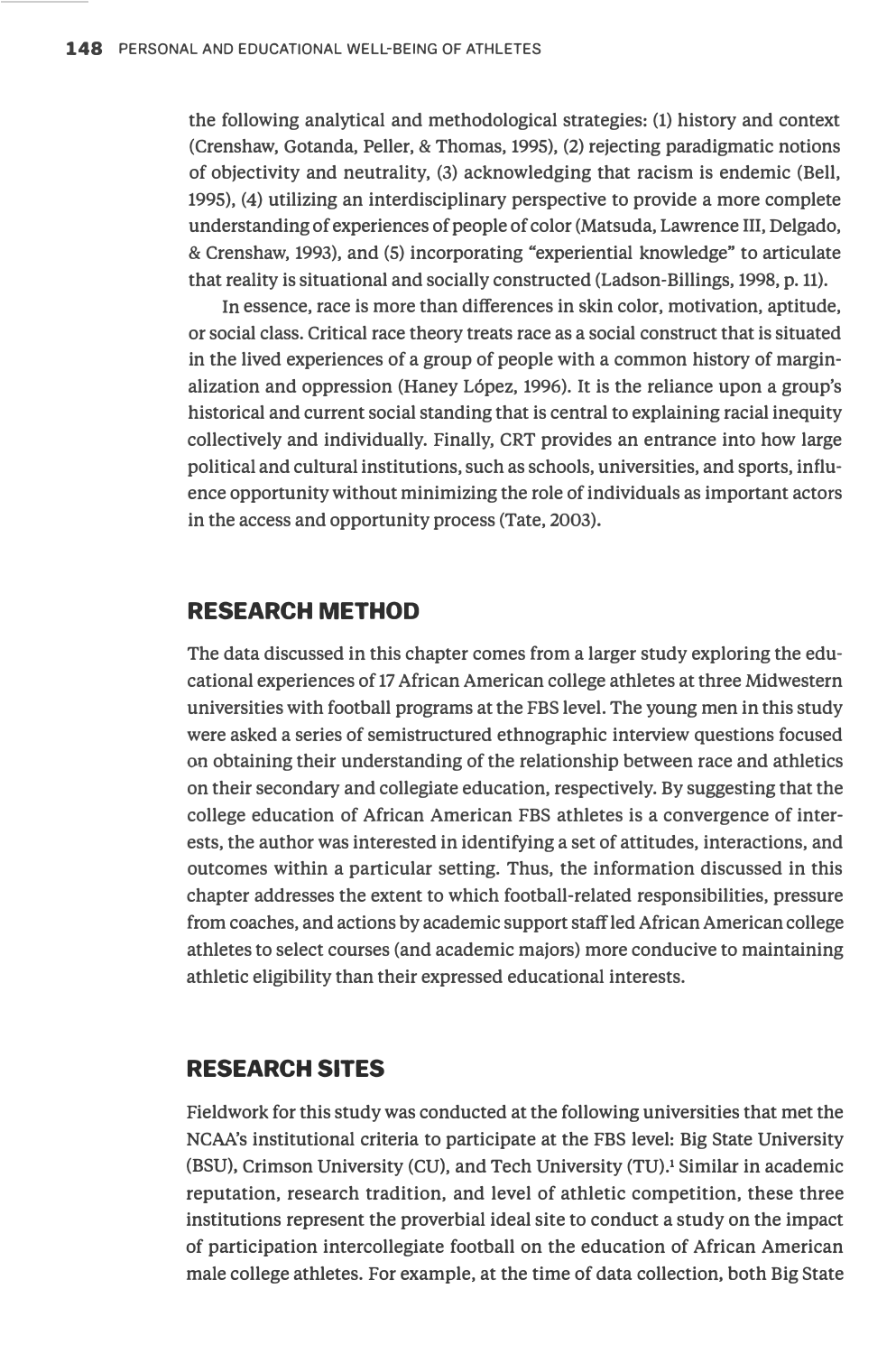University and Crimson University were ranked in the top 10 public national universities according to *U.S. News and World Report*, while Tech University, a private institution, ranked among the top 15 institutions of higher education for undergraduate students.

#### **SELECTION OF PARTICIPANTS**

Participants were both purposely and randomly selected for this study. For example, first-year and sophomore participants were intentionally sought for their ability to render a rich description of the difference in athletic and academic expectations between high school and college, while second-year college athletes were selected for their ability to explain how advanced participation in FBS football has and has not shaped academic-related decisions. Conversely, senior college athletes were identified through snowball sampling. The information provided by these young men was particularly illuminating because of their advanced involvement with intercollegiate football, and they were best positioned to offer a comprehensive assessment of the attitudes, institutionalized practices, and actions on the part of education stakeholders and themselves.

#### **DATA COLLECTION PROCESS**

All interviews were conducted face to face and varied in length. While a formal interview protocol was used to interview participants, the questions were open ended in order to allow the participants to share additional information. In addition to the research literature and theoretical framework, the interview questions were shaped by three pilot studies. All three pilot studies were instrumental to the design, development, and refinement of the formal data-generating instrument used in the larger study.

#### **DATA ANALYSIS**

Three analytic strategies were used throughout the course of this study. The first data analysis method was pattern matching. The second data analysis method used in the study was triangulation. Three types of triangulation took place to address internal validity (Merriam, 1998; Stake, 2000). The first triangulation method used was member checking. Here, the data was presented to the interviewees through informal follow-up sessions to confirm their responses and findings. The second method of triangulation was peer examination (Merriam, 1998). The aim of this approach was to corroborate the emergence and convergence of data points. The third triangulation method used, and a corollary, was theoretical proposition. In utilizing a CRT perspective to frame this study, specifically its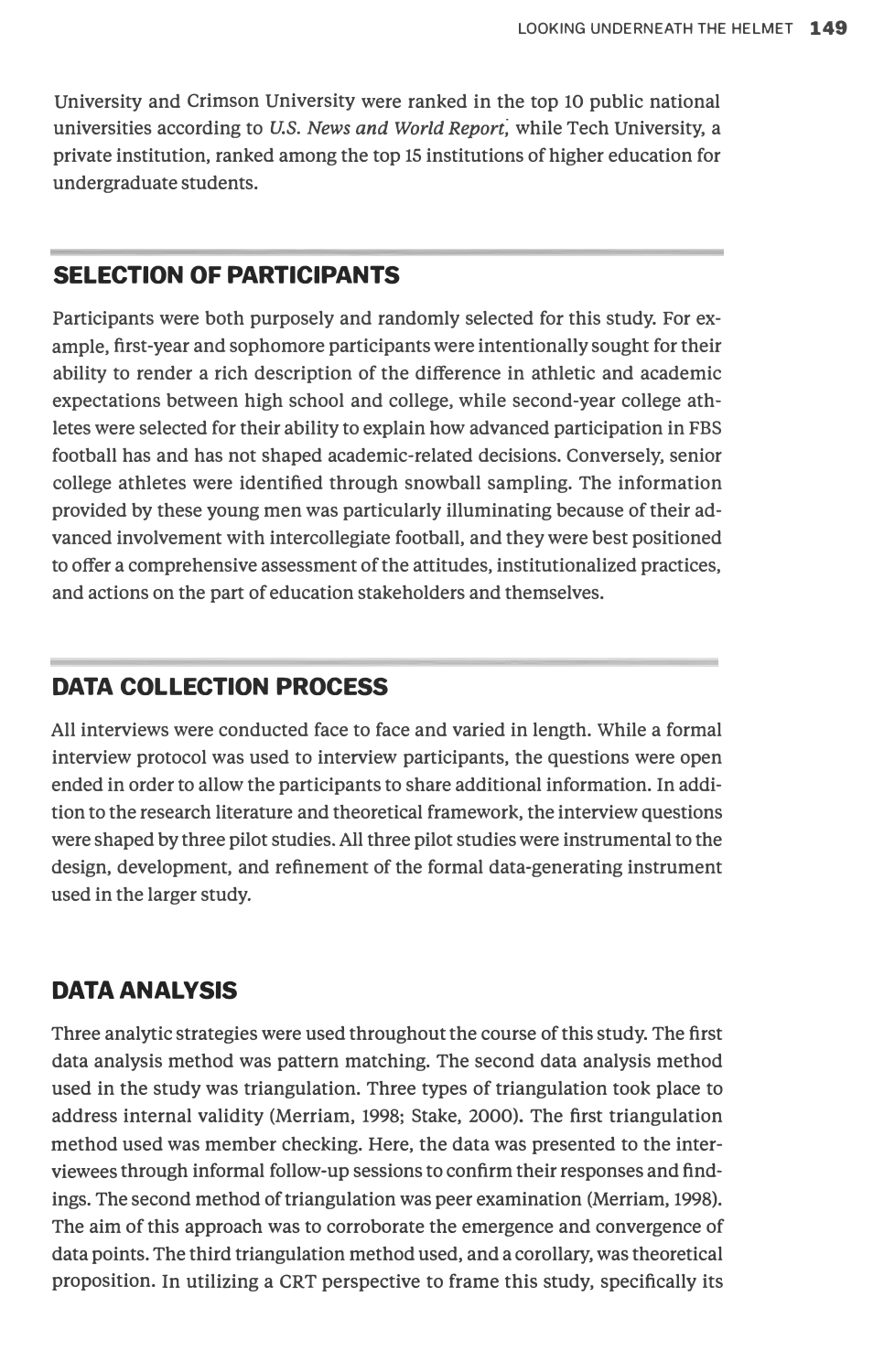context tenet, I was able to formulate a richer understanding of the rules, institutionalized behaviors, and practices that marginalize African American male athletes. In addition, the use of critical race theory helped to situate the findings as systematic. The third method of data analysis was analytical memo writing and analyzing field notes, which also occurred throughout the data collection process.

#### **MAKING SENSE OF BLACK MALE COLLEGE ATHLETES IN FBS FOOTBALL**

The literature on the academic experiences of African American college athletes frames their collegiate educational processes as static and linear and often positions them as passive participants. The findings from this study suggest the contrary. In fact, the findings reveal that there are two distinct competing sets of interests in the education of African American FBS athletes. The first set of interests, which are athletic and academic, belong to the football program. The football department is preoccupied, in terms of athletics, with its ability to compete regularly at the highest level and to appear in postseason bowl games. In contrast, the football program's academic interests are rooted not in student achievement but, according to the participants, in the coaches' interest in ensuring that student-athletes remain eligible to participate in the sport. Academic eligibility as defined by the NCAA is a requirement for participation in intercollegiate athletics. The data suggests that academic counselors in the athletic department encouraged college athletes to enroll in classes that were less likely tc interfere with their eligibility to play football than in those that would advance their academic achievement.

The second set of interests belonged to the college athletes, whose interests are also athletic and academic. In terms of athletics, the participants had to balance sport-related responsibilities with personal aspirations of playing professional football and graduating from college. In terms of academics, these college athletes discussed how they negotiated the football program's expectations of retaining their eligibility in conjunction with their personal interests and intellectual desire to have a meaningful educational experience. More important, the findings revealed that a majority of African American football college athletes are interested in receiving a quality education and graduating from college. In many instances, the participants cited academic reputation as a factor in their decision to attend their particular university. The following section describes the 17 participants' involvement with major college football and its impact on their college education.

#### **Learning to Work: Understanding the Football Program's Interests**

When asked to describe a typical day during the football season, all of the participants used the word "work" to define the experience of being a college athlete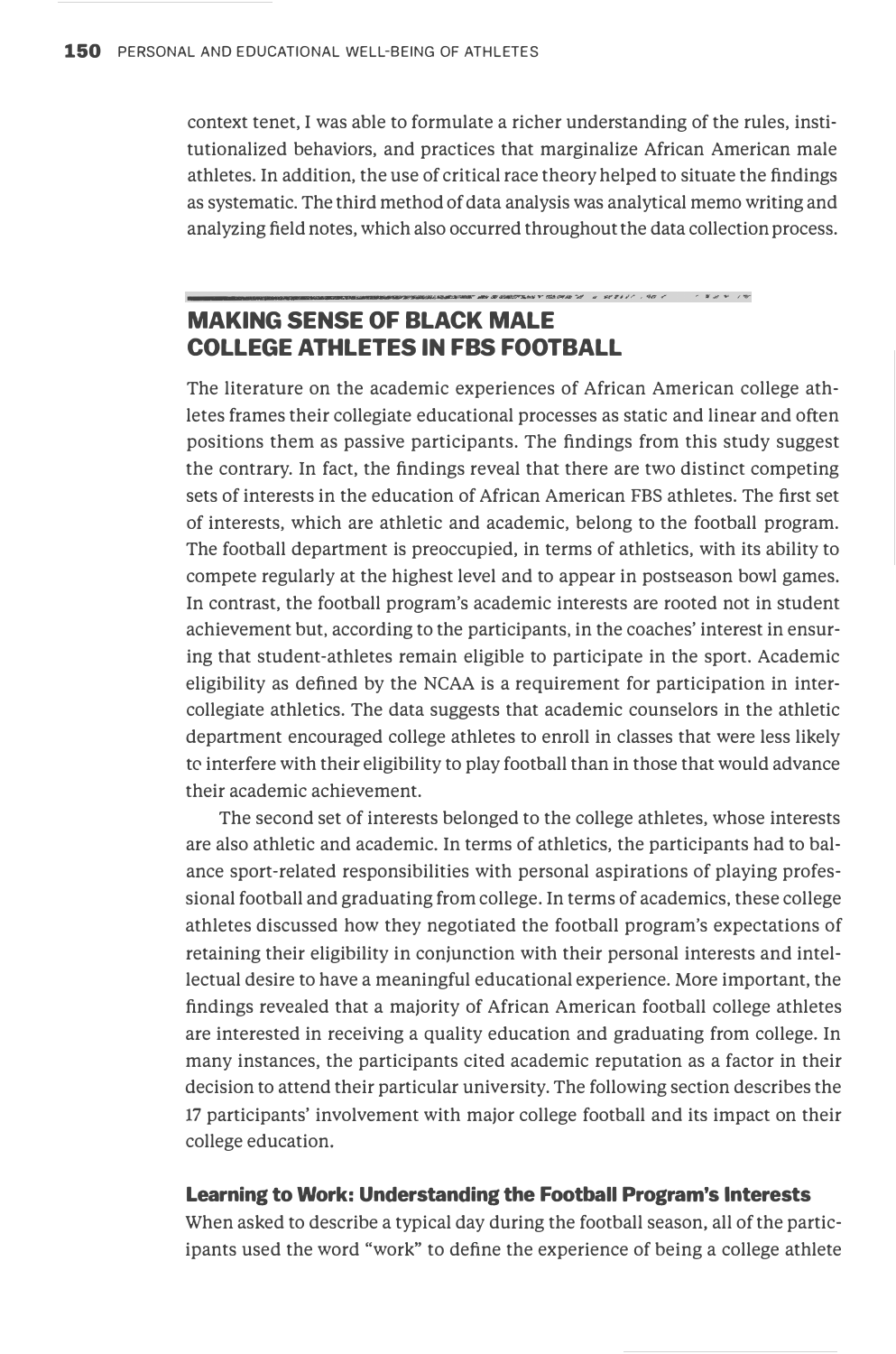and to differentiate between high school and intercollegiate football in terms of athletic expectations and experiences. In fact, all of the participants reported that high school football was less structured than intercollegiate. In short, weight lifting, team practice, and team meetings composed the bulk of the participants' existence at the college level. When asked, "What does your morning consist of?" one participant remarked, "You have a 6:00 a.m. [weight] lift, which means you get up at 4:45 to get to the weight room by 5:00 a.m., because there is no telling what time the coaches are going to go in and check, [and] there is a 15-minute [late] rule. Then we go to class." When asked to distinguish the athletic experience at the collegiate level from the scholastic level, this individual stated that "in high school you practiced for two hours, and that was it. There wasn't film study, two-hour meetings before practice, meetings after practice and on weekends, like there is in college." The concept of work helps to debunk the widely held point of view that football college athletes in general, and African American college athletes in particular, receive preferential treatment because of their athletic status.

Work helped to contextualize the experience of the college athlete by giving the researcher an operational framework for thinking about how athletes and their lives are structured. Moreover, defining their involvement as work helped the college athletes to distinguish their experiences with major college football from those of traditional undergraduate students. Darryl explained the conundrum of being a scholarship college athlete:

People wouldn't have jobs if it wasn't for college football, whether it's the stadium workers or the coaches. They have their jobs, because people come to see us play. People want to be entertained by us. It's hard not to think about football the majority of the time because it is our job. That's the reason why we are here. People like to say that I get a free education, [and] to an extent I do and to an extent I don't. I got to pay for it by putting the majority of my time in college football. The coaches tell us to put the majority of time in education, but it's not true. The majority of time goes to college football because you are making money for other people.

Darryl's comments bring to light an implicit and complex message regarding participation in college football at the FBS level. Although the message does not convey an explicit directive to deemphasize education in favor of athletics, having to fulfill duties uncommon at the secondary level, such as film study, extra practices, and conditioning, does convey the fact that football-related activities are the focal point of the college experience for the student-athlete.

#### **Remaining Eligible**

When I inquired about the issue of race in their collegiate experiences, participants acknowledged that it was a factor, but it was subtle. According to the participants, African American college athletes are encouraged more than their White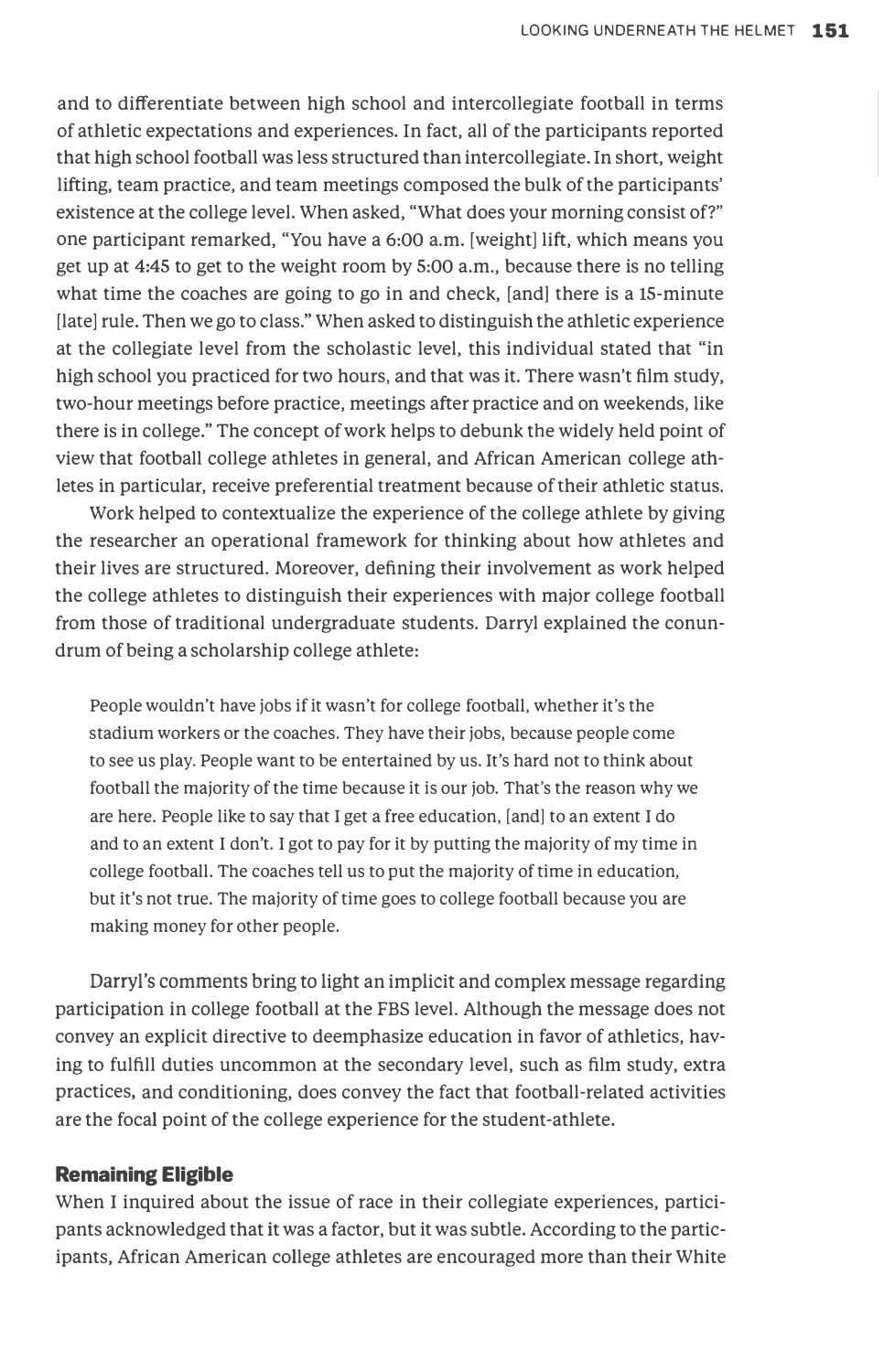**counterparts to enroll in courses that are** (1) **more conducive to their athletic responsibilities, (2) intellectually less rigorous, and (3) divergent from personal and career interests. For instance, when I broached the topic of whether African American college athletes are steered toward courses they might not be interested in, Garland remarked that some of the academic advisors in athletics "don't care, the main reason we are here is to play football, they want us to be able to play. And if the academic advisors do not think a college athlete is going to do the work, they are going to put them in something so they can stay eligible. I think they [athletic advisors] want to see us succeed, but they usually have a college athlete take a class they know he can make it in, instead of trying to push him."** 

**Julian, a senior, talked about how the culture of playing at a school with a strong football tradition, which his had, created a "system":** 

The academic support staff [in the athletic department] has a system. They want what the coaches want. They know what they are doing. If we graduate, then it reflects positively on the head coach. He [head coach] has to say, "Get your degree," [but] the truth is he does not care what you get your degree in, the staff could care less. It is more for his job's sake that they preach graduating and things like that, because if he's not graduating athletes then that does not look good on him. He is doing what he has to do. He is a football coach first.

**Julian's description of the influence the ethos of big-time college football has on the actions of some academic advisors also speaks to the experiences of the majority of participants at Big State University and Tech University.** 

#### **CONCLUSION**

**This chapter presents a rich portrait of the educational experiences of African American males participating in college football at the FBS level. In doing so, it creates a conceptual space for rethinking the relationship between sports, educational opportunity, and academic achievement. Although the popular perception of intercollegiate athletics in the United States is that they foster higher academic aspirations and a positive self-conception, the empirical information presented in this chapter suggests otherwise. In fact, one might infer that, based on the accounts presented here, involvement in major college sports for the majority of African American male athletes is counterproductive for their educational interests.** 

**Using critical race theory to understand the underlying motivations informing the academic choices of African American FBS athletes allows for a reevaluation of the factors informing their decisions. This approach includes viewing African American college athletes as active agents in the schooling process, which**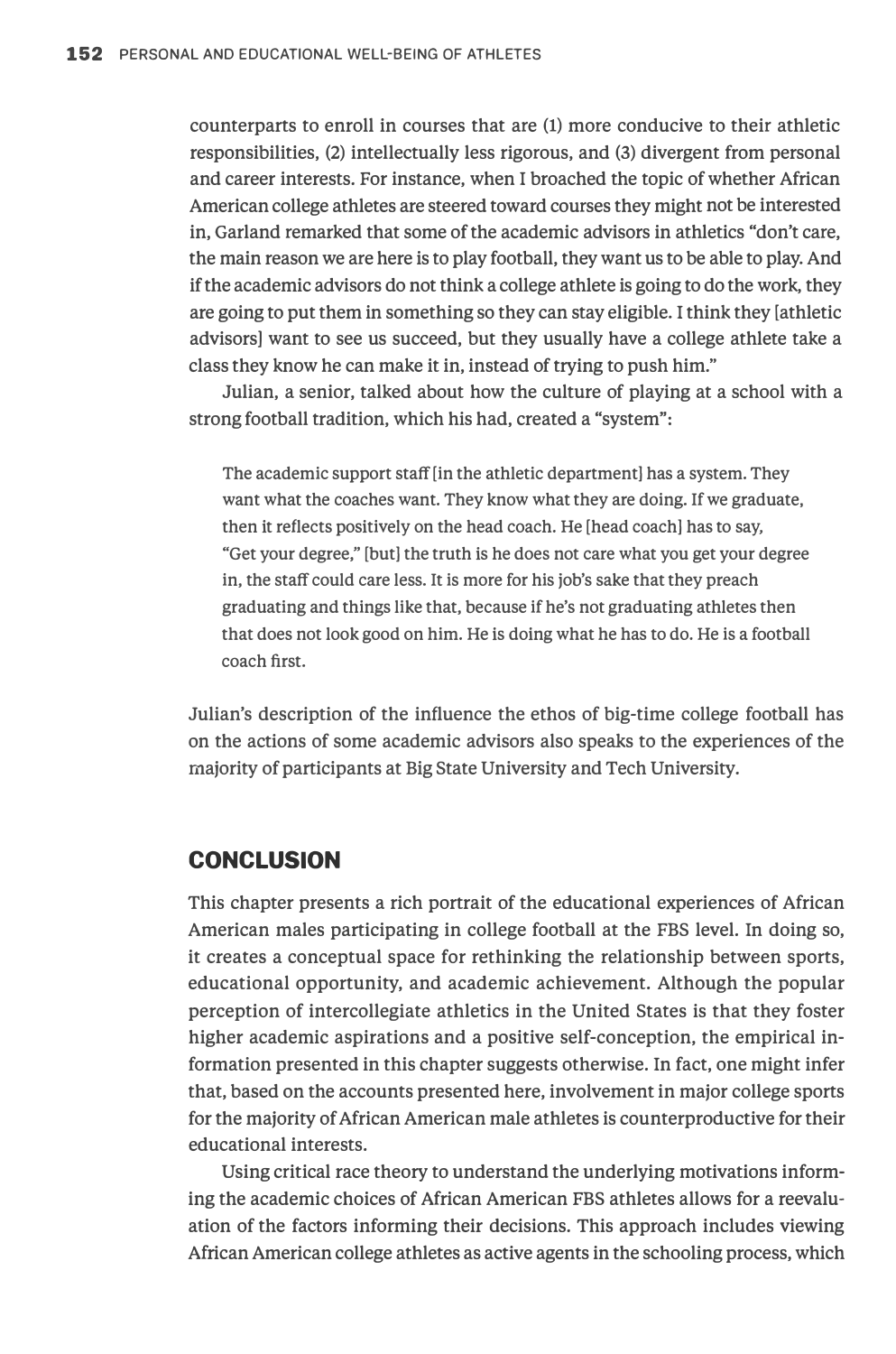suggests that they not only have the capacity to make sense of their experience as a highly structured phenomenon but also to develop and implement strategies for their educational advancement. Unlike more conventional theories used to examine the impact of intercollegiate sports on college athletes, this study, through critical race theory, affirms their agency as a resource for making meaning of the interrelationship between educational opportunity, sports, and academic advancement.

In demonstrating how African American, male college athletes navigate their college experience, new epistemologies and ways of thinking about them and their experiences are constructed. Thus, what might be construed as a fixation on the athletic achievement of African American male college athletes who "select" a less rigorous major might instead be a reflection of the accumulated obstacles in their particular situation. Therefore, it is important that future analyses consider how academic choices are influenced by institutionalized practices that can create divergent experiences. For instance, one policy recommendation derived from this study is for universities to develop formal mentoring programs for African American college athletes with African American faculty on campus as means of checks and balances. In addition to serving as potential role models for the college athletes, African American faculty serving in this capacity can also serve as advocates for this traditionally marginalized student population.

A second policy and practice recommendation is requiring college athletes to declare an academic major at the beginning of their sophomore year in college. Currently, the NCAA requires college athletes to declare a major by their third year in college, which makes them susceptible to "choosing" academic majors based on the classes completed, instead of unobstructedly following an outlined programmatic or departmental sequence in advance. Thus, declaring a major early would require football college athletes and their academic advisors to plan sooner, rather than later, by organizing and identifying academic options in advance. Also, this would allow college athletes to develop a contingency plan in the event that they change their area of study, as most undergraduates do.

#### **QUESTIONS FOR DISCUSSION**

- **1.** Should college athletes be required to have an academic advisor outside the athletic department?
- 2. Are FBS college athletes exploited with universities now covering the full cost of attendance?
- 3. Should first-year college athletes be prohibited from participating in sanctioned activities in order to develop a strong academic foundation and acclimate to the culture of FBS football?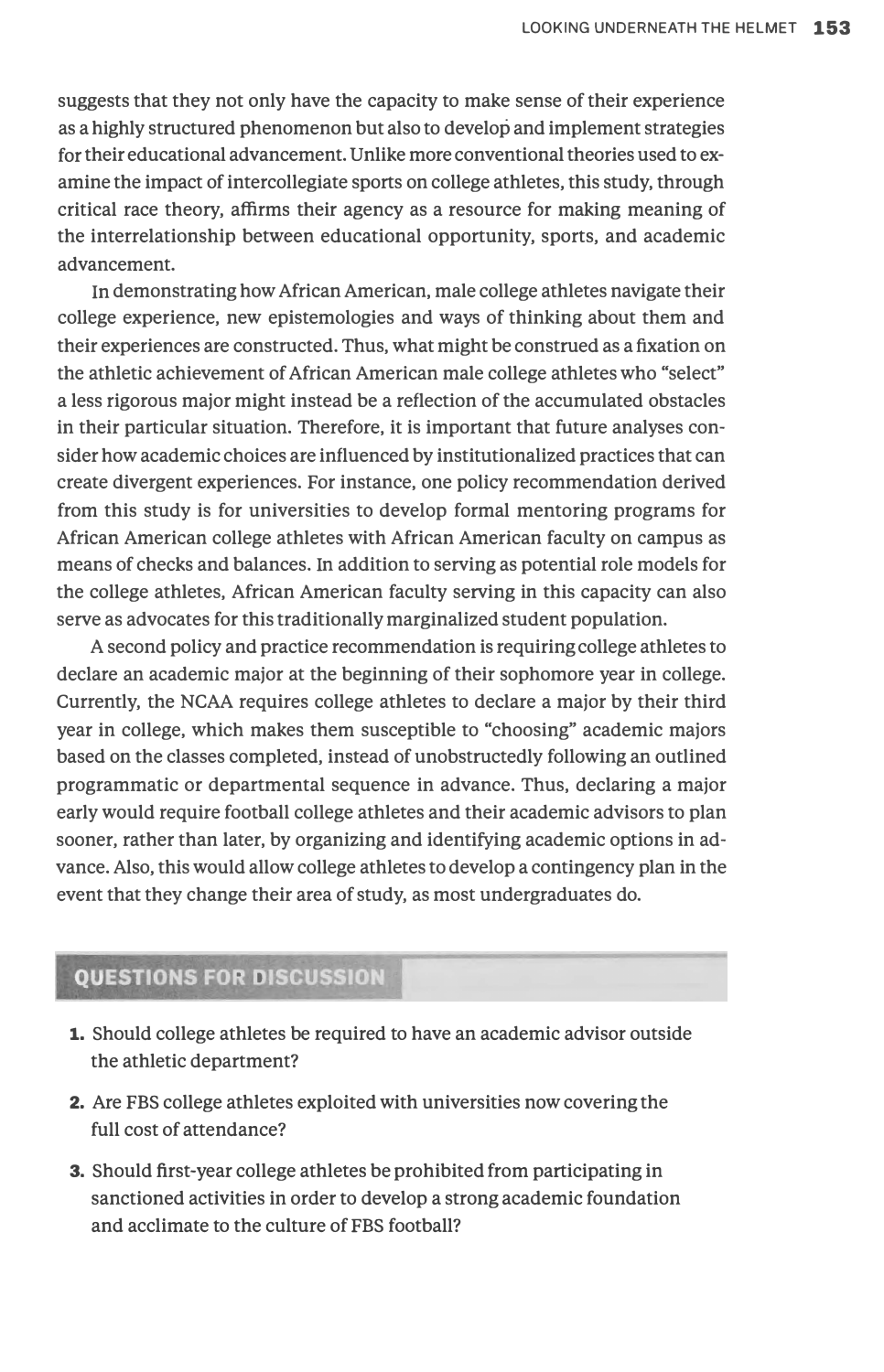#### **Note**

1. The names of the institutions discussed in this chapter are pseudonyms.

#### **References**

- Bell, D. A. (1995). Who's afraid of critical race theory. *University of Illinois Law Review, 893.*
- Benson, K. F. (2000). Constructing academic inadequacy: African American athletes' stories. *Journal of Higher Education,* 71(2), 233-246.
- Berkowitz, S., Bohn, P., & Upton, J. (2007, December 4). Compensation for Division IA college football coaches. *USAToday.* Retrieved from http://www.usatoday.com/sports /graphics/coaches\_contracts07/pdfs2007/georgia\_fb.pdf
- Bilberry, D. (2000). The myth of athletics and educational opportunity. In J. R. Gerdy (Ed.), *Sports in school: The future of an institution* (pp. 91-101). New York: Teachers College.
- Brown, R. W. (1993). An estimate of the rent generated by a premium college football player. *Economic Inquiry, 31,* 671-684.
- Comeaux, E., & Harrison, C. K. (2007). Faculty and male student-athletes: Racial differences in the environmental predictors of academic achievement. *Race, Ethnicity* & *Education,* 10(2), 199-214.
- Crenshaw, K. W., Gotanda, N., Peller, G., & Thomas, K. (1995). Introduction. In K. W. Crenshaw, Gotanda, N., Peller, G., & Thomas, K. (Eds.), *Critical race theory: The key writings that formed the movement* (pp. xiii-xxxii). New York: New Press.
- Donnor, J. K. (2005). Towards an interest-convergence in the education of African American football student athletes in major college sports. *Race, Ethnicity and Education,* 8(1), 45-67.
- Early, G. (1998/2002). Performance and reality: Race, sports and the modern world. In P. J. Giddings (Ed.), *Burning all illusions: Writings from* The Nation *on race*  (pp. 439-460). New York: Thunder's Mouth Press/Nation Books.
- Edwards, H. (1984). The Black "dumb jock:" An American sports tragedy. *College Board Review* (131), 8-13.
- Eitzen, D. S. (2001). Big-time college sports: Contradictions, crises, and consequences. In D.S. Eitzen (Ed.), *Sport in contemporary society: An Anthology* (6th ed., pp. 201-212). New York: Worth.
- Eitzen, D.S., & Sage, G. H. (1997). *Sociology of North American sport* (6th ed.). Boston: WCB McGraw-Hill.
- Gaston-Gayles, J. L. (2004, January/February). Examining academic and athletic motivation among student-athletes at a Division I University. *Journal of College Student Development* 45(1), 75-83.
- Gragg, D. (2000). Race in athletics: Integration or isolation? In J. R. Gerdy (Ed.), *Sports in school: The future of an institution* (pp. 79-91). New York: Teachers College Press.
- Guinier, L. (2004). From racial liberalism to racial literacy: *Brown v. Board of Education*  and the interest-divergence dilemma. *Journal of American History,* 91(1). Retrieved August 8, 2007, from http://www.historycooperative.org
- Haney Lopez, I. (1996). White by law. *Critical race theory: The cutting edge.* New York: NYU Press (pp. 542-550).
- Harris, 0. (2000). African American predominance in sport. In D. Brooks, & Althouse, R. (Eds.), *Racism in college athletics: The African American athlete's experience* (pp. 37-52). Morgantown, WV: Fitness Information Technology.